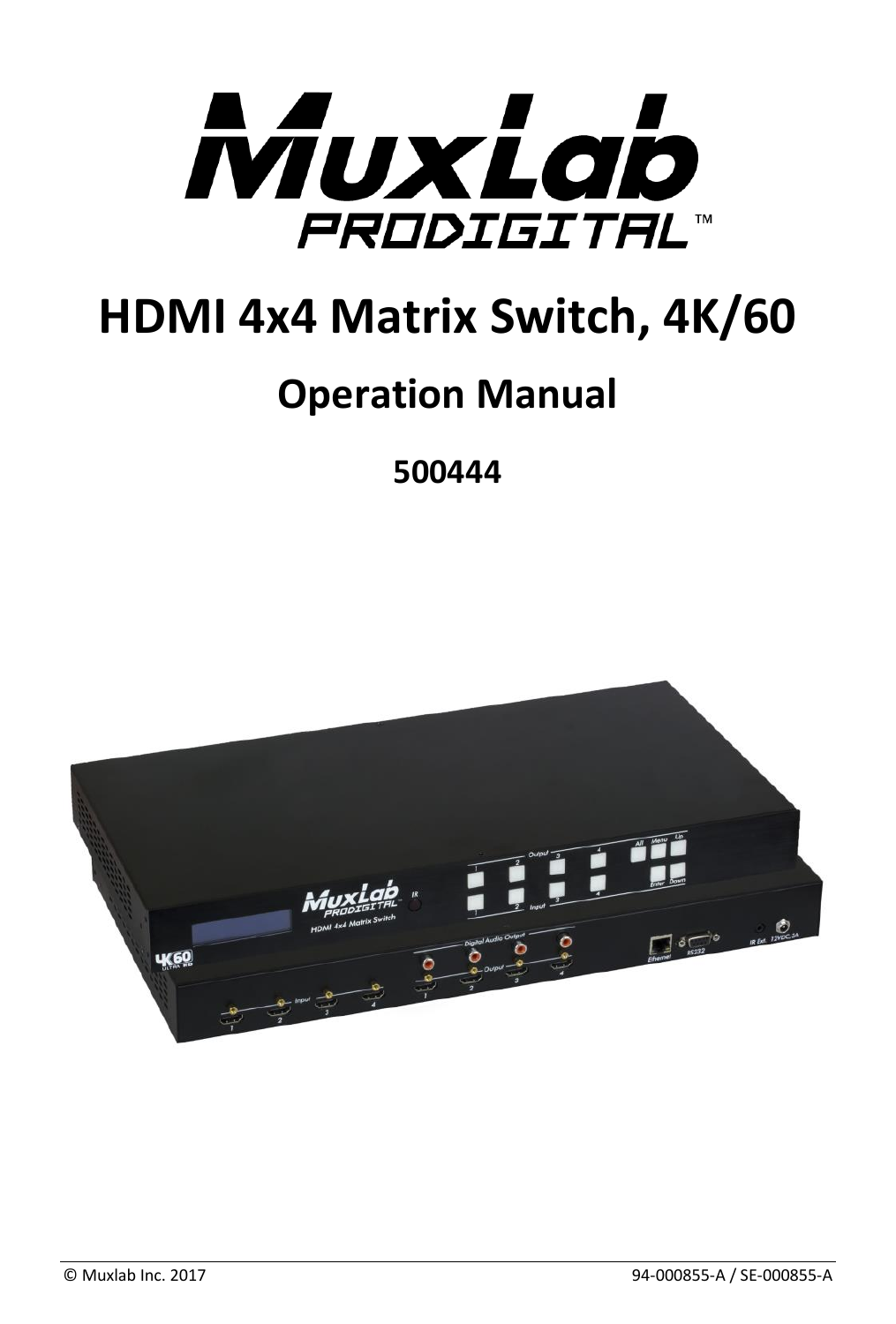# **SAFETY PRECAUTIONS**

To insure the best performance from the product, please read all instructions carefully before using the device. Save this manual for future reference.

- Follow basic safety precautions to reduce the risk of fire, electrical shock and injury.
- Do not dismantle the housing or modify the module. It may result in electrical shock or burn.
- Do not open or remove the housing of the device as you may be exposed to dangerous voltage or other hazards.
- To prevent fire or shock hazard, do not expose the unit to rain, moisture and do not install this product near water. Keep the product away from liquids.
- Spillage into the housing may result in fire, electrical shock, or equipment damage. If an object or liquid falls or spills on to the housing, unplug the module immediately.
- Do not use liquid or aerosol cleaners to clean this unit. Always unplug the power to the device before cleaning.
- Using supplies or parts not meeting the products' specifications may cause damage, deterioration or malfunction.
- Refer all servicing to qualified service personnel.
- Install the device in a place with adequate ventilation to avoid damage caused by overheat.
- Unplug the power when left unused for a long period of time.
- Information on disposal of devices: do not burn or mix with general household waste, please treat them as normal electrical waste.

**NOTICE:** Please read this manual carefully before using this product.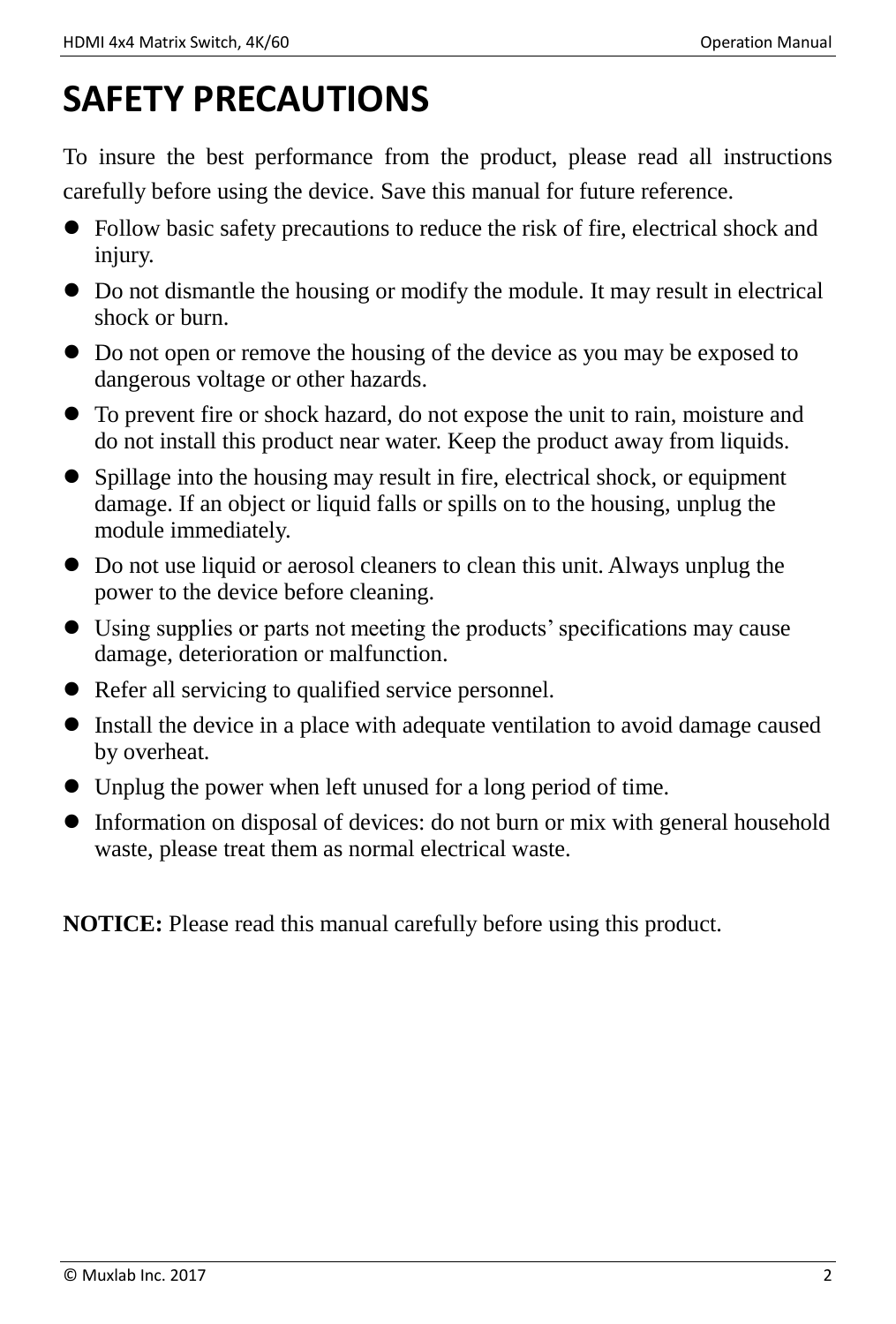# **Table of Contents**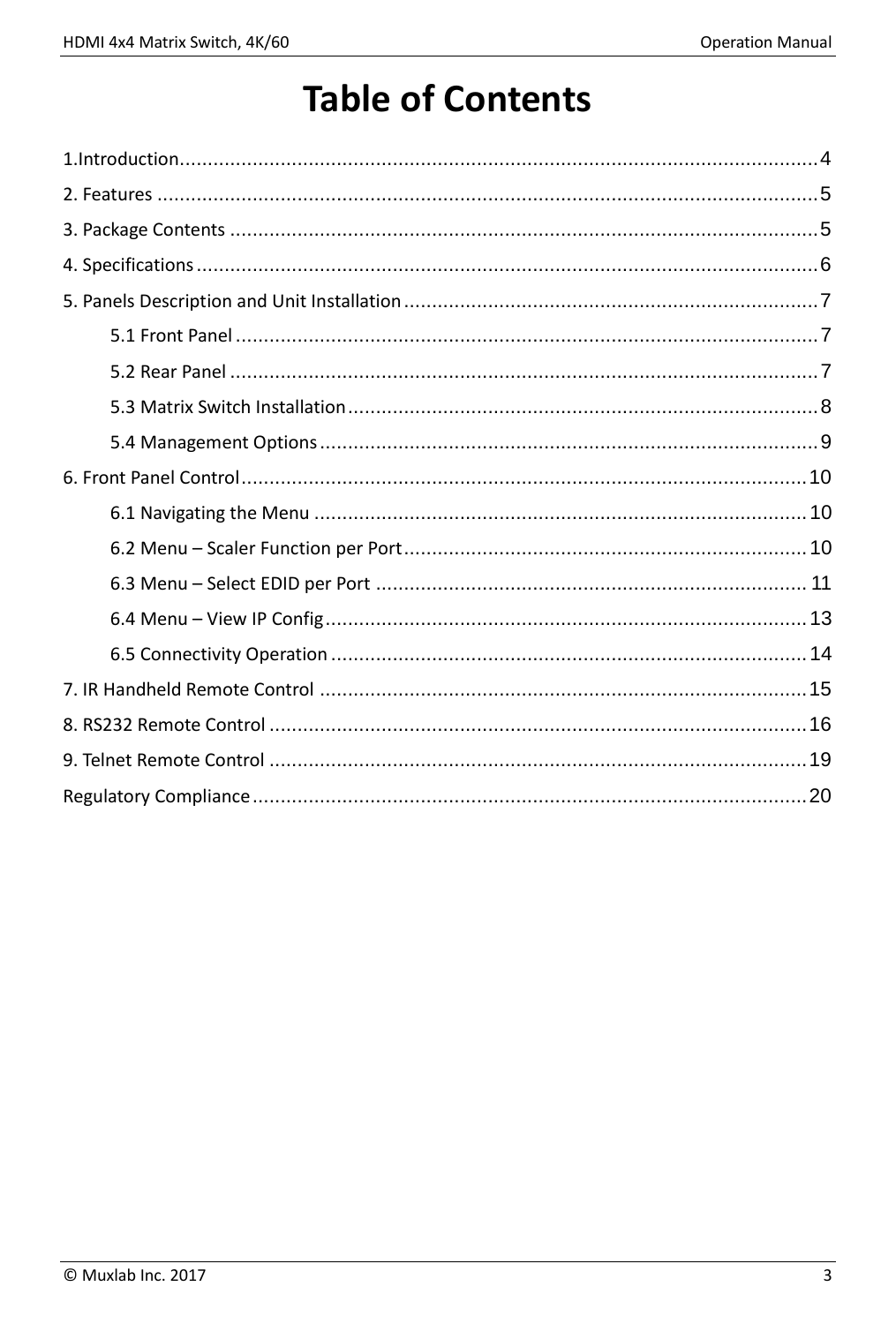## <span id="page-3-0"></span>**1. Introduction**

The HDMI 4x4 Matrix Switch, 4K/60 (500444) connects four HDMI sources to four displays. The matrix supports 1080p  $\omega$  60Hz up to 4K  $\omega$  60Hz (4:4:4), 3D formats and EDID management. It works with Blu-Ray players, Set-Top Boxes, Media Players, Home Theater PCs, and Game Consoles that connect to an HDMI display. Any source may be connected to any display by selecting it via the supplied IR Remote Control, RS-232, TCP/IP or by using the selection buttons on the front panel.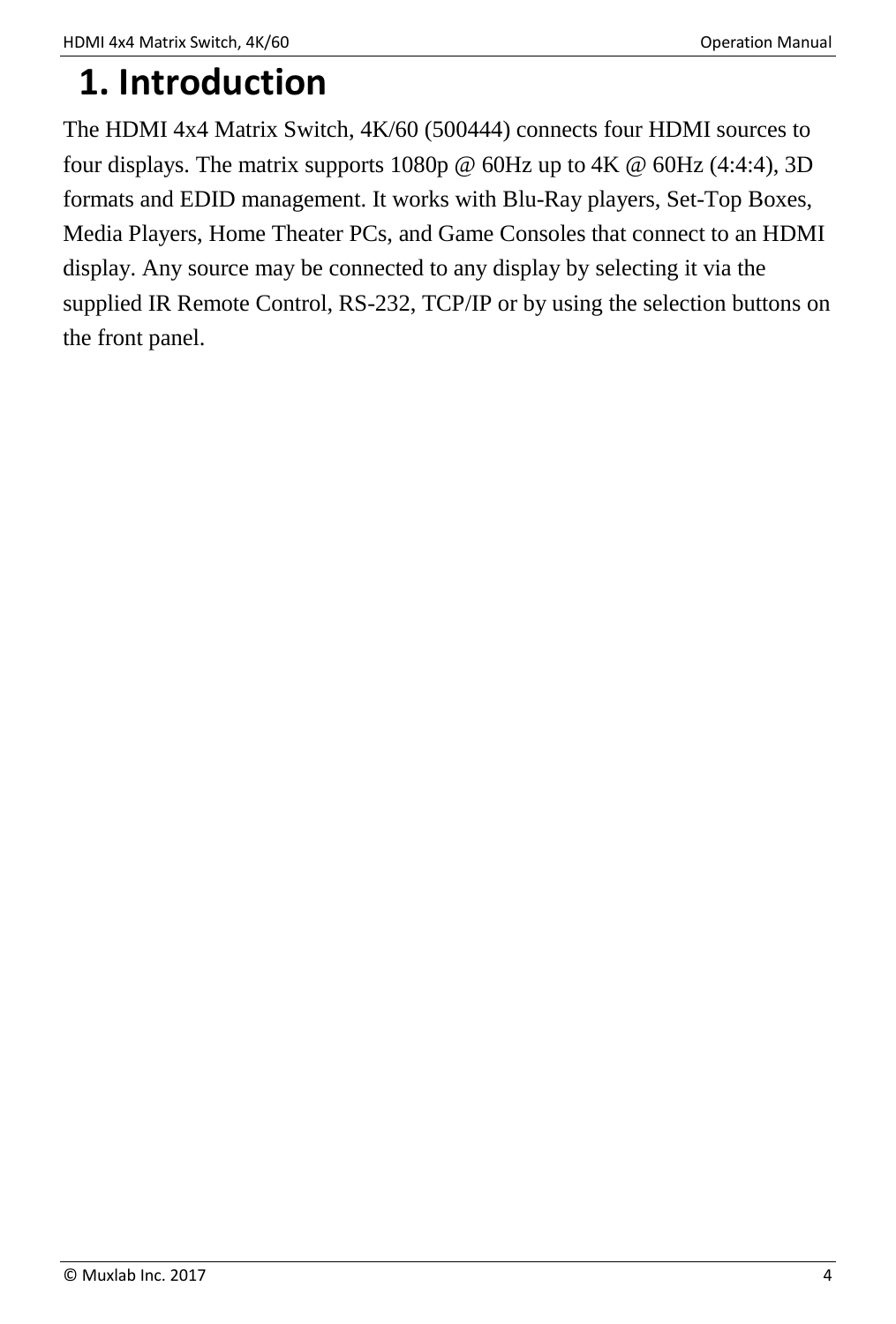## <span id="page-4-0"></span>**2. Features**

- HDMI 2.0 supporting up to a 4K resolution at 60Hz (4:4:4) and 3D formats.
- Deep Color supporting 10 & 12-bit.
- Supports LPCM 7.1CH, Dolby TrueHD, Dolby Digital Plus, Dolby Atmos, DTS-HD Master Audio and DTS:X
- Allows any source to be displayed on multiple displays at the same time.
- Allows any HDMI display to view any HDMI source at any time.
- Each of the 4-input ports support independent EDID.
- Supports Digital Audio output.
- May be controlled via IP, RS-232, Handheld IR Remote and Front Panel Buttons.
- Front-panel LCD display for status feedback.
- HDMI connectors with Locking nuts.
- Locking 2.1mm power connector.

# <span id="page-4-1"></span>**3. Package Contents**

- One (1) HDMI 4x4 Matrix Switch, 4K/60
- $\bullet$  One (1) 12V/5A DC power adapter
- $\bullet$  One (1) Operation Manual
- One (1) Handheld IR Remote
- $\bullet$  Two (2) Mounting ears
- $\bullet$  One (1) IR Sensor cable

**Note:** Please confirm if the product and the accessories are all included. If not, please contact the location at which you purchased the unit.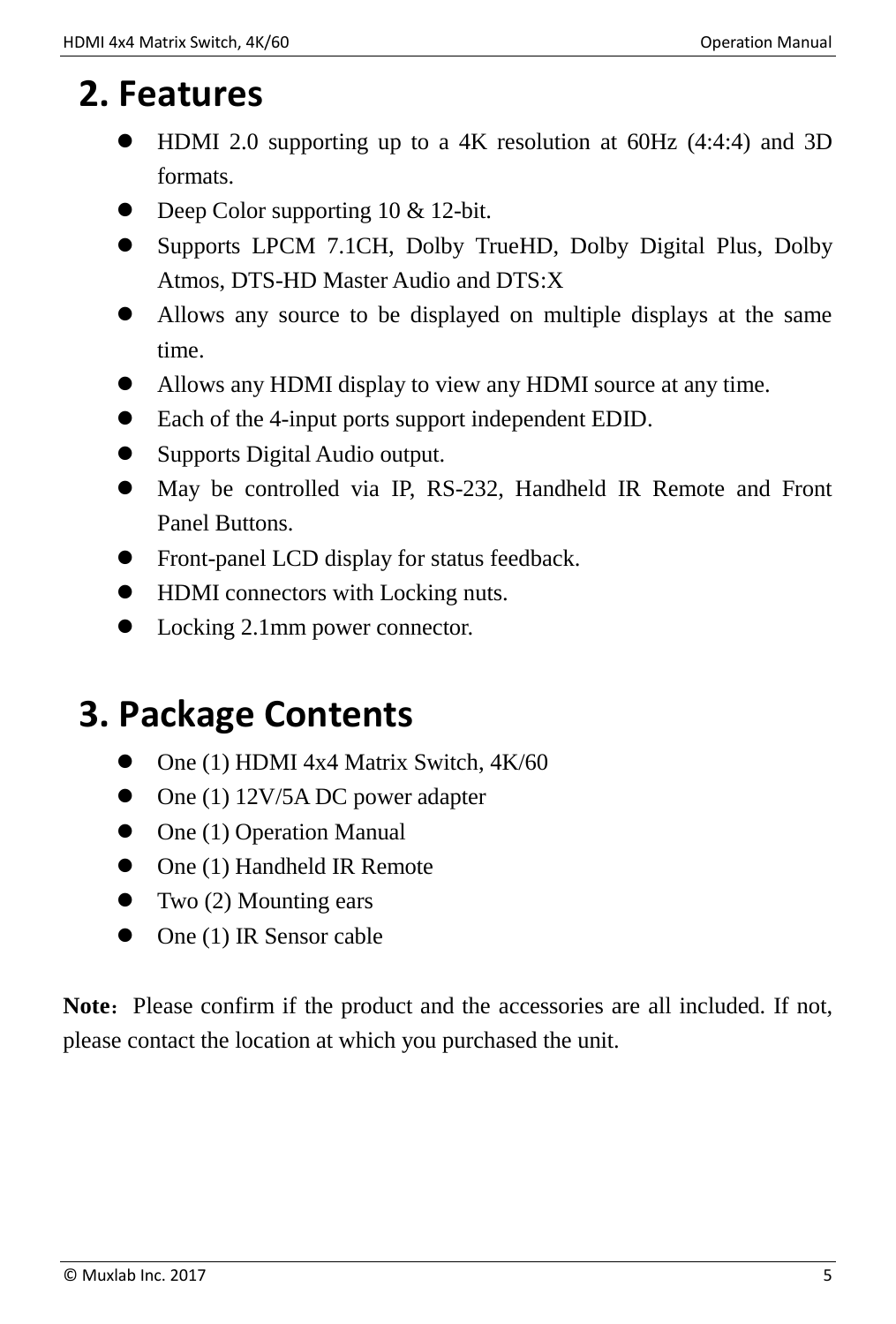# <span id="page-5-0"></span>**4. Specifications**

| Video Bandwidth                 | 594MHz                                                        |  |  |  |
|---------------------------------|---------------------------------------------------------------|--|--|--|
| <b>Support Video Resolution</b> | 480i, 576i, 480p, 576p, 720p, 1080i, 1080p@                   |  |  |  |
|                                 | 24/30/50/60Hz, 4K@30/60Hz and 3D formats                      |  |  |  |
| <b>Input Ports</b>              | Four (4) HDMI Receptacle                                      |  |  |  |
|                                 | One (1) RS-232                                                |  |  |  |
|                                 | One (1) Ethernet Port (Control)                               |  |  |  |
|                                 | One (1) IR Sensor 3.5mm Jack                                  |  |  |  |
| <b>Output Ports</b>             | Four (4) HDMI Receptacle                                      |  |  |  |
|                                 | Four (4) Digital Audio Output                                 |  |  |  |
| <b>ESD</b> Protection           | Human-body Model:                                             |  |  |  |
|                                 | $\pm$ 8kV (Air-gap discharge)                                 |  |  |  |
|                                 | $\pm$ 4kV (Contact discharge)                                 |  |  |  |
| Power Supply                    | One (1) 110-240V/12VDC/5A power                               |  |  |  |
|                                 | supply with interchangeable blades                            |  |  |  |
| <b>Dimensions</b>               | $17.20$ " x $1.69$ " x $8.86$ " (437mm x 43mm x 225mm)        |  |  |  |
| Weight                          | 9.69lbs (4.40kg)                                              |  |  |  |
| <b>Chassis Material</b>         | Metal                                                         |  |  |  |
| Silkscreen Color                | <b>Black</b>                                                  |  |  |  |
| Temperature & Humidity          | Operating: $0^\circ$ to $40^\circ$ C<br>Storage: -20° to 85°C |  |  |  |
|                                 | Humidity: Up to 95% non-condensing                            |  |  |  |
| <b>Power Consumption</b>        | $33W$ (max)                                                   |  |  |  |
| Compliance                      | Regulatory: FCC, CE, RoHS                                     |  |  |  |
| Warranty                        | 2 Years                                                       |  |  |  |
| <b>Ordering Information</b>     | 500444-US HDMI 4x4 Matrix Switch, 4K/60, US                   |  |  |  |
|                                 | 500444-UK HDMI 4x4 Matrix Switch, 4K/60, UK                   |  |  |  |
|                                 | 500444-EU HDMI 4x4 Matrix Switch, 4K/60, EU                   |  |  |  |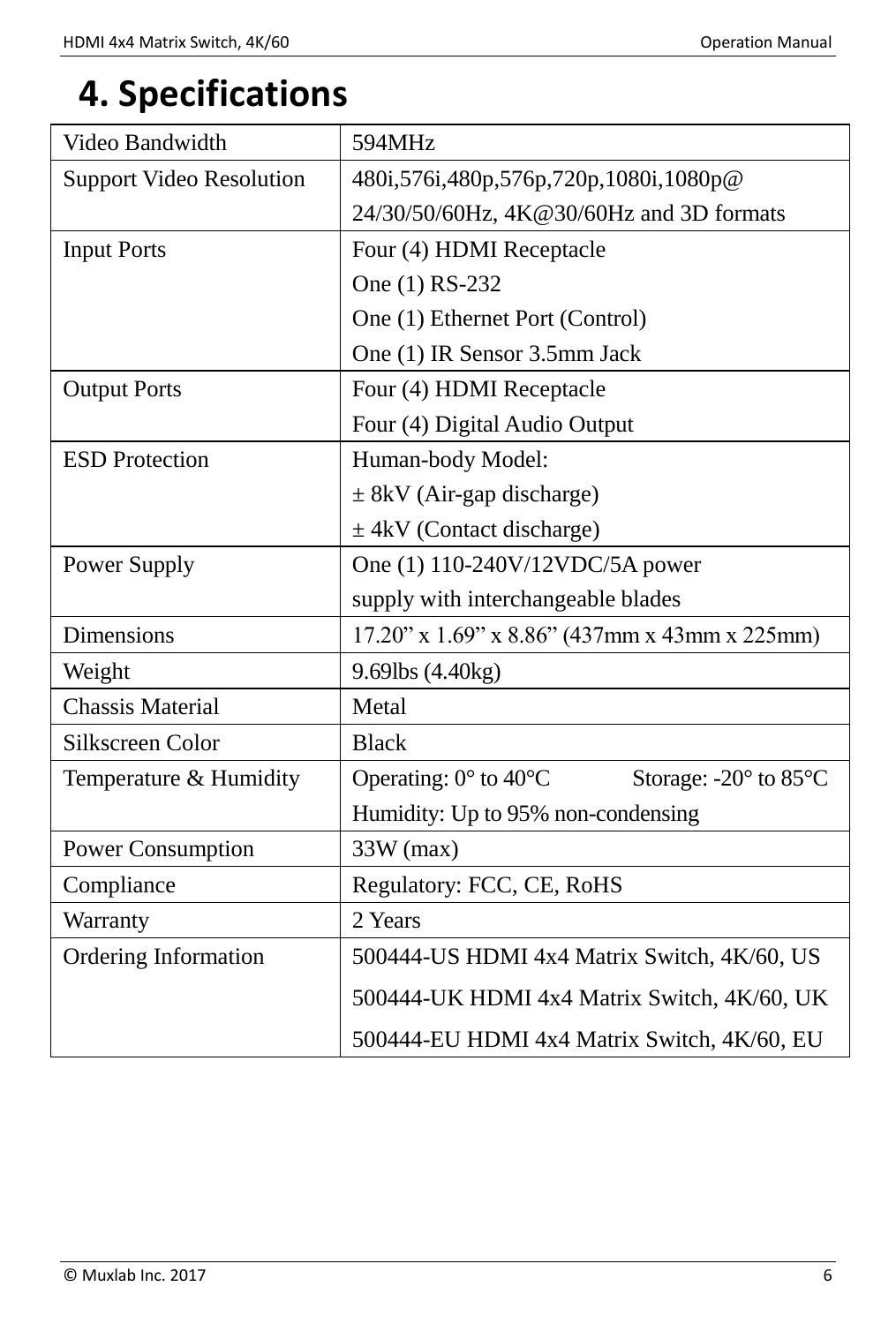# <span id="page-6-0"></span>**5. Panel Description and Unit Installation**

## <span id="page-6-1"></span>**5.1 Front Panel**



| No.            | <b>Name</b> | <b>Description</b>                                              |  |  |  |
|----------------|-------------|-----------------------------------------------------------------|--|--|--|
| 1              | <b>LCD</b>  | Show the menu and status of input-output selection, EDID        |  |  |  |
|                |             | info, IP setup and more.                                        |  |  |  |
| $\overline{2}$ | IR.         | IR sensor for the remote control of the 4x4.                    |  |  |  |
| 3              | HDMI        | HDMI output selection button 1 to 4: Press to select the output |  |  |  |
|                | Output      | from 1 to 4. ALL button: Press to select all the HDMI           |  |  |  |
|                |             | outputs from 1 to 4.                                            |  |  |  |
| $\overline{4}$ | <b>HDMI</b> | HDMI input selection button 1 to 4: Press to select the input   |  |  |  |
|                | Input       | from $1$ to $4$ .                                               |  |  |  |
| 5              | Menu        | Menu button: Press to enter Menu mode.                          |  |  |  |
|                |             | Enter button: Press to confirm and save the setting.            |  |  |  |
|                |             | UP button: Press to change menu options.                        |  |  |  |
|                |             | Down button: Press to change menu options.                      |  |  |  |

### <span id="page-6-2"></span>**5.2 Rear Panel**



| No.          | <b>Name</b> | <b>Description</b>                                                 |
|--------------|-------------|--------------------------------------------------------------------|
| $\mathbf{1}$ | PC.         | Used to manage and provide the status of input-output              |
|              | Control     | selection, EDID info and so on.                                    |
|              |             | <b>Ethernet:</b> This port is the link for TCP/IP control. Connect |
|              |             | to an active Ethernet link with an RJ45 terminated Ethernet        |
|              |             | cable.                                                             |
|              |             | RS232: Connect to a PC running terminal emulation or               |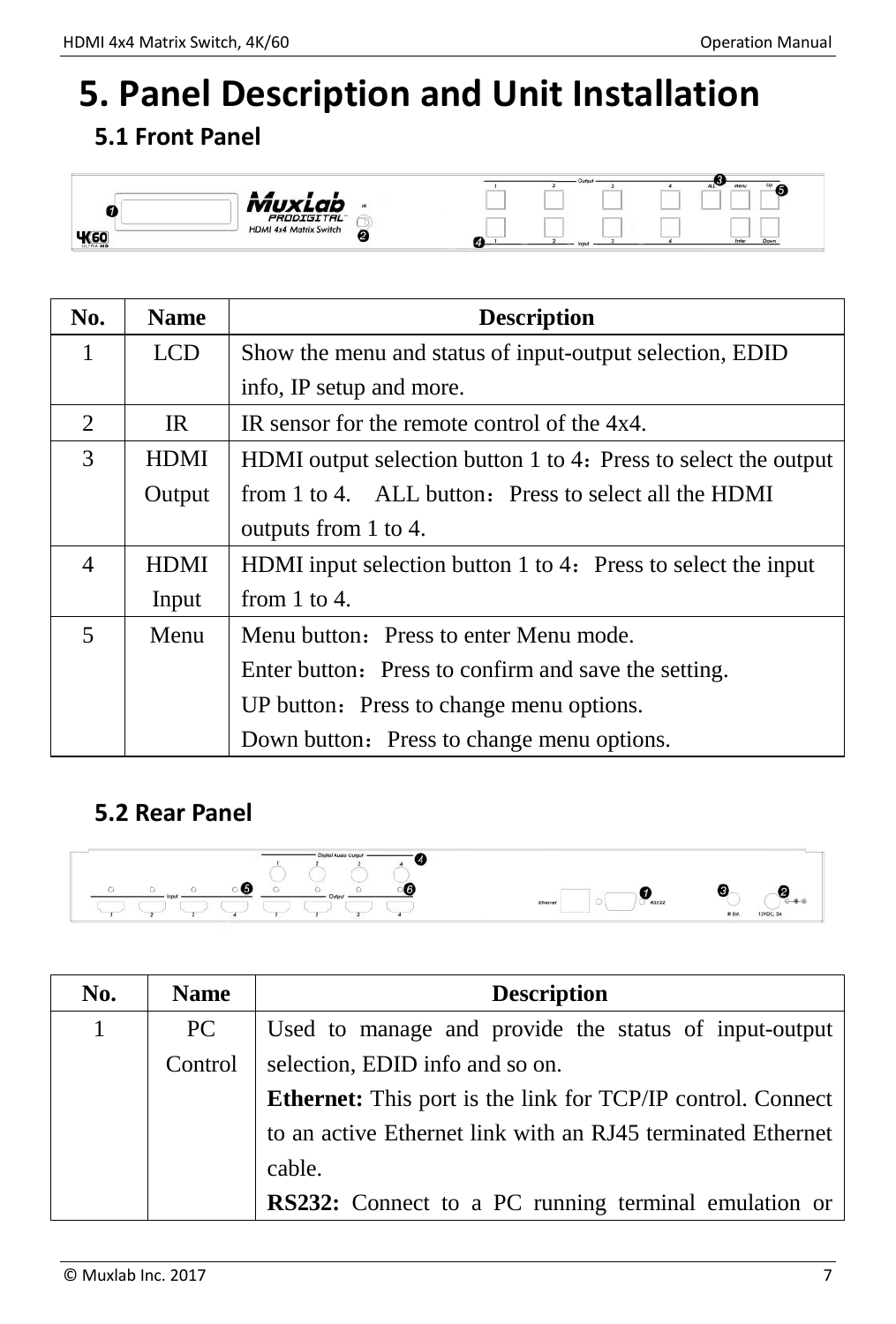| No.            | <b>Name</b> | <b>Description</b>                                          |  |  |  |
|----------------|-------------|-------------------------------------------------------------|--|--|--|
|                |             | control system with 9-pin D-Sub cable for the transmission  |  |  |  |
|                |             | of RS-232 commands.                                         |  |  |  |
| 2              | Power       | Use included DC adaptor to power the HDMI matrix            |  |  |  |
|                | Jack        | switch.                                                     |  |  |  |
| 3              | IR Ext.     | This is a local IR sensor port for extending the IR signal. |  |  |  |
|                |             | Connect with an IR Sensor and use a hand held remote        |  |  |  |
|                |             | control to manage the Matrix Switch.                        |  |  |  |
| $\overline{4}$ | Digital     | Audio output area, each port is linked to its HDMI output   |  |  |  |
|                | Audio       | port. For example: the audio signal of Digital Audio Output |  |  |  |
|                | Output      | 1 is coming from HDMI output 1.                             |  |  |  |
| 5              | <b>HDMI</b> | Connect HDMI sources.                                       |  |  |  |
|                | Input       |                                                             |  |  |  |
| 6              | <b>HDMI</b> | Output for HDMI displays, AVR, etc.                         |  |  |  |
|                | Output      |                                                             |  |  |  |

#### <span id="page-7-0"></span>**5.3 Matrix Switch Installation**



**1.** Mount the Matrix Switch in its final location, such as on a 19 rack, with the supplied mounting brackets.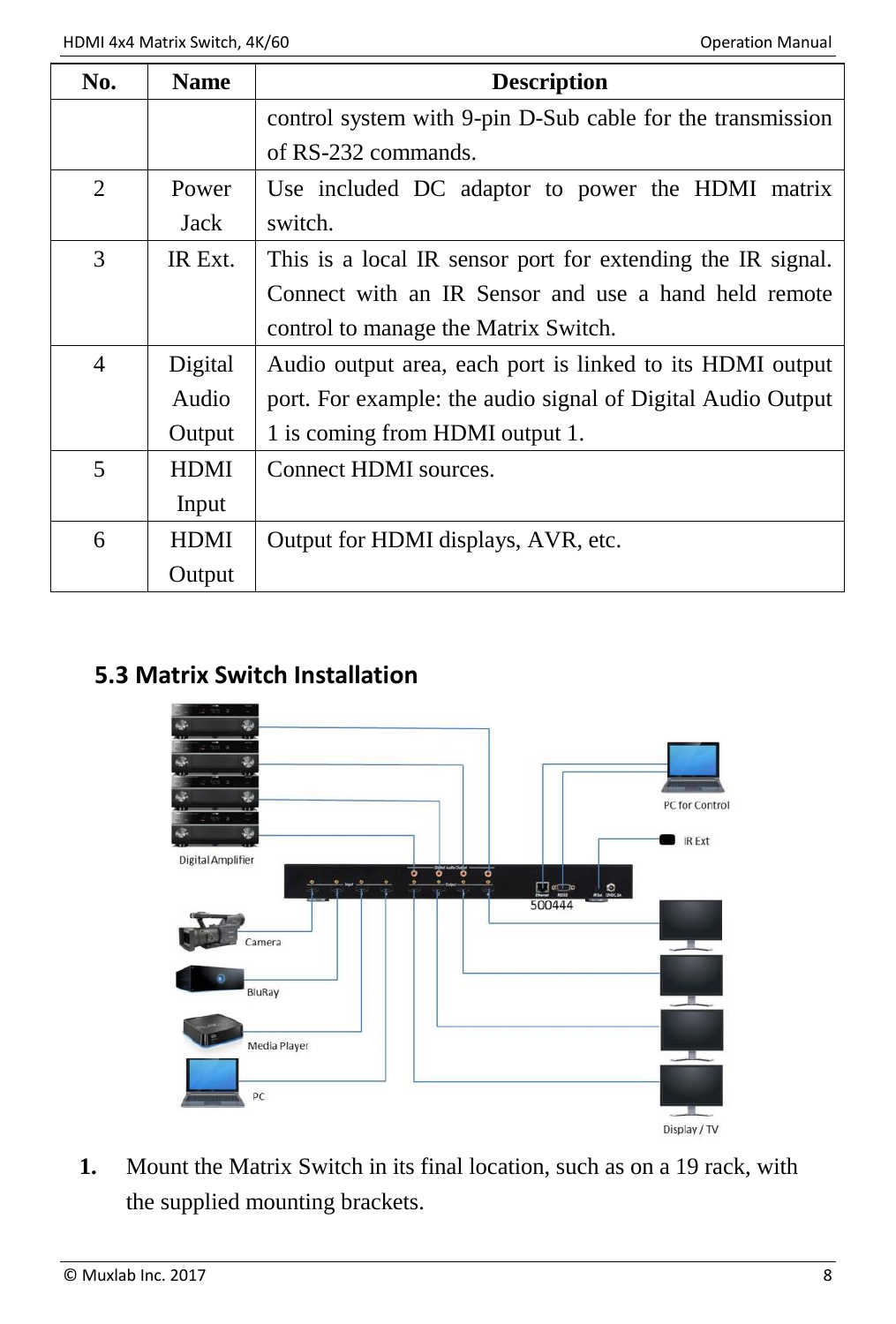- **2.** Make sure all equipment is powered off. Insert and extract cables carefully with the power SWITCHED OFF. Connecting and disconnecting while the unit is powered can result in damage to the equipment.
- **3.** Connect up to 4 sources such as a Blu-Ray player, a media player, a game console, an A/V Receiver, a Cable or Satellite Receiver, etc., to the HDMI inputs on the unit. Note that high-quality HDMI cables are recommended. Respect cable distance specifications.
- **4.** Connect the HDMI output ports to high-definition displays such as an HDTV or an HD projector that uses HDMI inputs. Note that high-quality HDMI cables are recommended. Respect cable distance specifications.
- **5.** For power, plug in the Matrix Switch power jack first, and then plug in the power supply to the wall. The unit automatically turns on, and is read for operation.
- **6.** Power on each device in the same sequence. At this point each display connected should display the assigned source (input 1 at default when powered on initially), scroll through each of the sources on each display to ensure everything is in working order. Use the front panel display and keypad, or included IR remote to test the switching function. If a display is having difficulty receiving the HDMI signal, access the display's menu and adjust the resolution (lowest to highest until signal is displayed). Please note that a 24 Hz vertical refresh rate may work better than 60 Hz or higher.

### <span id="page-8-0"></span>**5.4 Management Options**

The Matrix Switch may be operated via the front panel display & keypad, by IR and by IP.

See the "Local Switch Control" chapter for managing the unit via the front panel. Refer to the Handheld Remote Control chapter to manage the Matrix Switch via the supplied Handheld IR Remote. See the RS232 Control chapter to manage the unit remotely via RS232.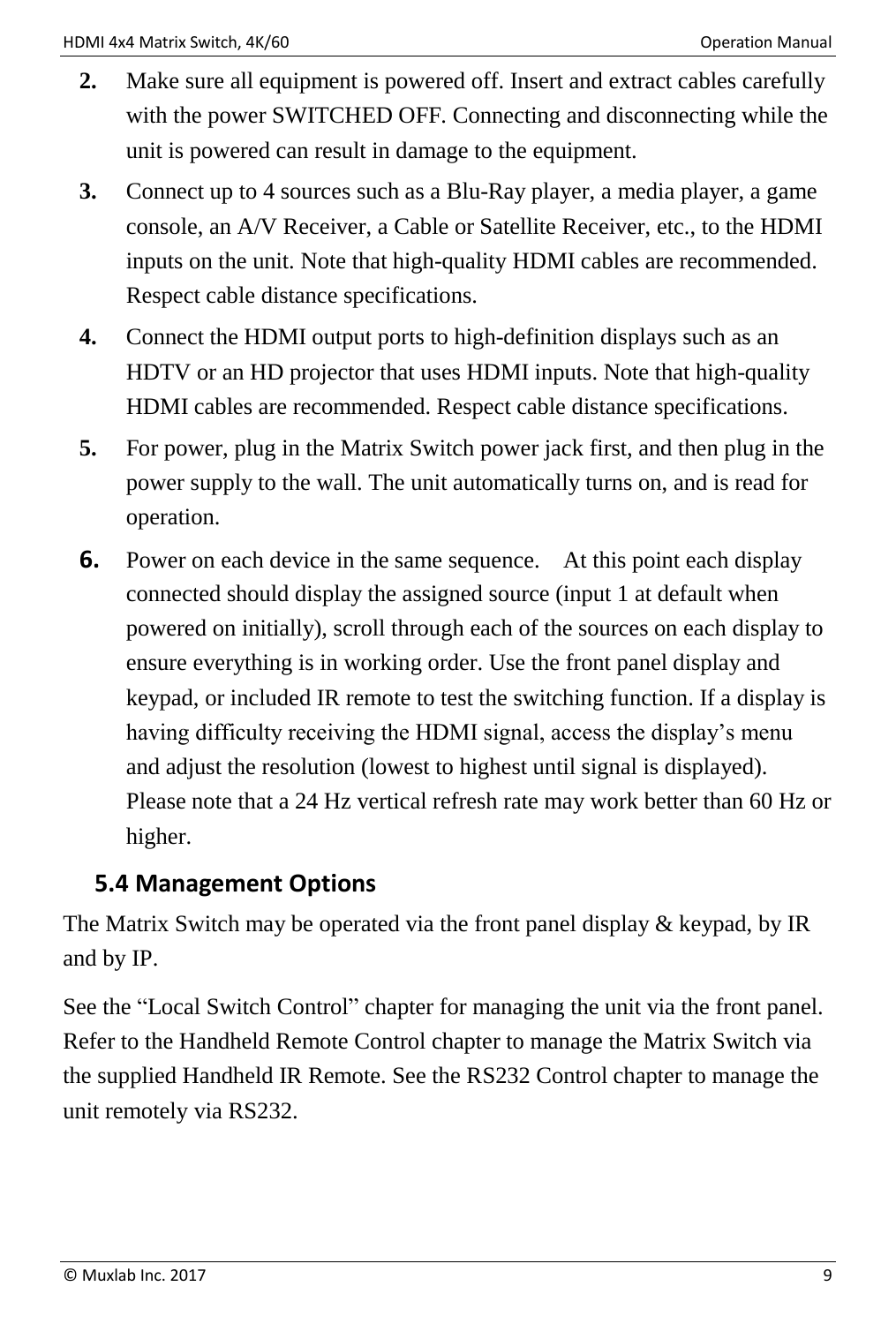# <span id="page-9-0"></span>**6. Front Panel Control**

#### <span id="page-9-1"></span>**6.1 Navigating the Menu**

The menu is in an idle state by default, and may be activated via the front panel display and keypad by pressing the [Menu] button twice. The first press illuminates the LCD Display and summarizes the connection status, plus the device is ready for connection changes. The second press of the [Menu] button brings up the menu selection.

#### **Note:**

- 1. If no buttons are pressed for several seconds, then the menu will return to the idle state.
- 2. The Matrix Switch may also be managed remotely, which is described in the Remote Control chapter.

The menu has the following main headings:

| Set Out Scaler   | To set the scaler function                |
|------------------|-------------------------------------------|
| 2 Select EDID    | Set the EDID for each port                |
| 3 View IP Config | View the IP Address, Sub Mask and Gateway |

Navigate through the menu by pressing the [UP] or [Down] buttons, and use the [Enter] button to select one of the menu headings. Once inside one of the menu headings, pressing the [Menu] button again returns the system to the main menu list.

### <span id="page-9-2"></span>**6.2 Menu – Scaler Function per Port**

Navigate to the "Set Out Scaler" heading on the Menu, and press the [Enter] button to select one of the scaler settings. Use the [Up] or [Down] buttons to cycle through the Scaler options. Press the [Enter] button to select one of the scalers, and then press the [Up] or [Down] buttons to select which output port (from 1 to 4, or ALL) to apply the scaling, and press [Enter] to set it. Each output port can have its own scaling setting, independent of any other output.

|  |  |  |  |  |  |  | The "Set Out Scaler" menu supports the following options: |  |
|--|--|--|--|--|--|--|-----------------------------------------------------------|--|
|--|--|--|--|--|--|--|-----------------------------------------------------------|--|

| 1 Bypass | No scaling          |
|----------|---------------------|
| Auto     | Set to auto scaling |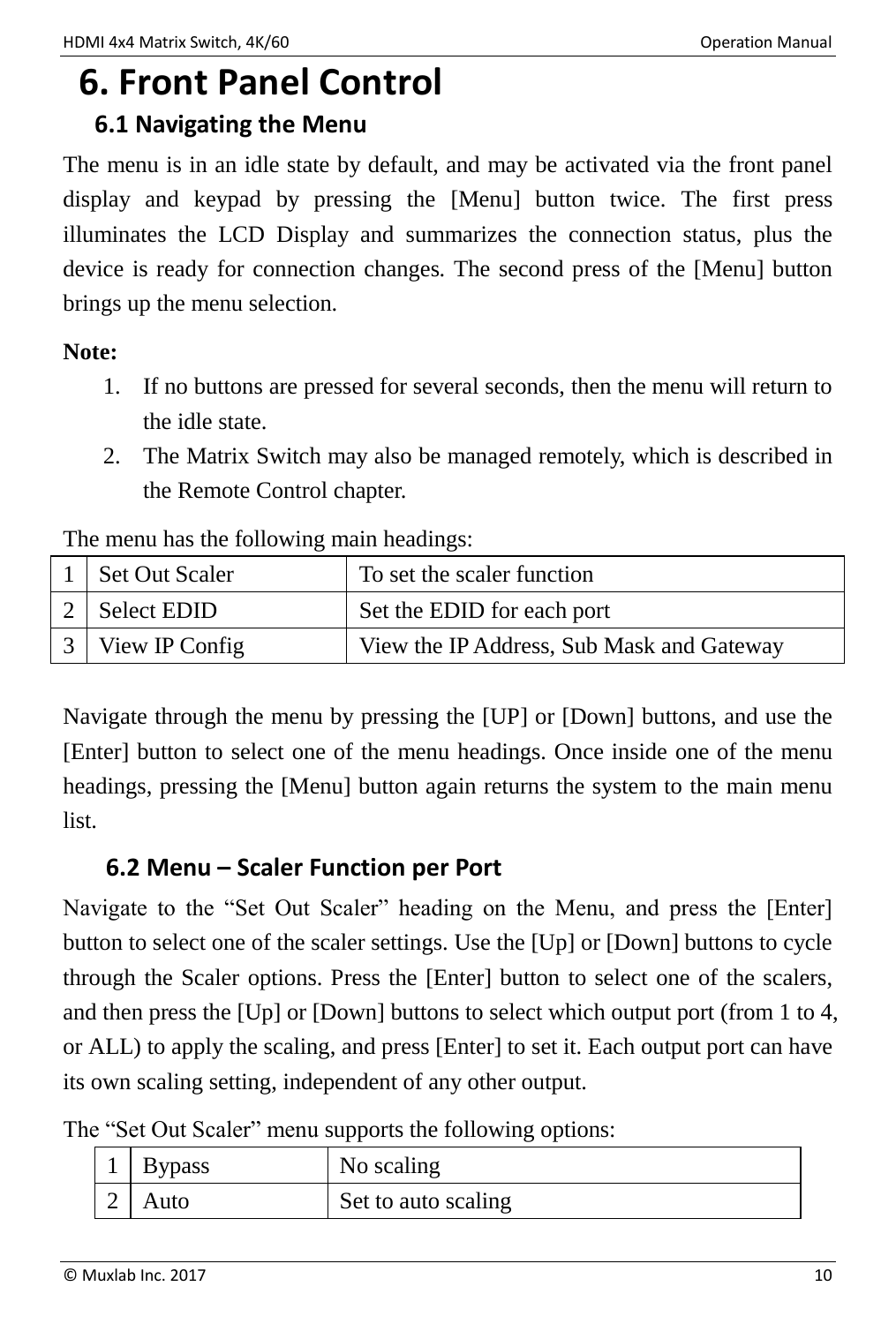| HDBT C                           | Scales from 4K/60 (4:4:4) to 4K/60 (4:2:0), |
|----------------------------------|---------------------------------------------|
|                                  | for HDBT applications                       |
| $1080p \rightarrow 2160p$        | Up-scale from $1080p$ to $2160p$            |
| $5 \mid 2160p \rightarrow 1080p$ | Down-scale from 2160p to 1080p              |

### <span id="page-10-0"></span>**6.3 Menu – Select EDID per Port**

Navigate to the "Select EDID" heading on the Menu, and press the [Enter] button to select one of the many EDID settings (see the table below for EDID setting options). Use the [Up] or [Down] buttons to cycle through the EDID options. Press the [Enter] button to select one of the EDID settings, and then press the [Up] or [Down] buttons to select which input port (from 1 to 4, or ALL) to apply the EDID setting, and press [Enter] to set it. Each input port can have its own EDID setting, independent of any other input.

By default the matrix is set to a 1080P EDID, this is to maximize plug and play capability. When using 4K sources, you will want to define a 4K EDID on the given input (or read the EDID from the display).

| <b>Number</b> | <b>EDID Description</b>             |
|---------------|-------------------------------------|
| 0             | 1080p, 2CH (PCM) Audio (Default)    |
| 1             | 1080p, 6CH Audio                    |
| 2             | 1080p, 8CH Audio                    |
| 3             | 1080p, 3D, 2CH (PCM) AUDIO          |
| 4             | 1080p, 3D, 6CH Audio                |
| 5             | 1080p, 3D, 8CH Audio                |
| 6             | 4K/30Hz, 3D, 2CH (PCM) Audio        |
| 7             | 4K/30Hz, 3D, 6CH Audio              |
| 8             | 4K/30Hz, 3D, 8CH Audio              |
| 9             | 4K/60Hz (Y420), 3D, 2CH (PCM) Audio |
| 10            | 4K/60Hz (Y420), 3D, 6CH Audio       |
| 11            | 4K/60Hz (Y420), 3D, 8CH Audio       |
| 12            | 4K/60Hz, 3D, 2CH (PCM) Audio        |
| 13            | 4K/60Hz, 3D, 6CH Audio              |
| 14            | 4K/60Hz, 3D, 8CH Audio              |

The "Select EDID" menu has the following options: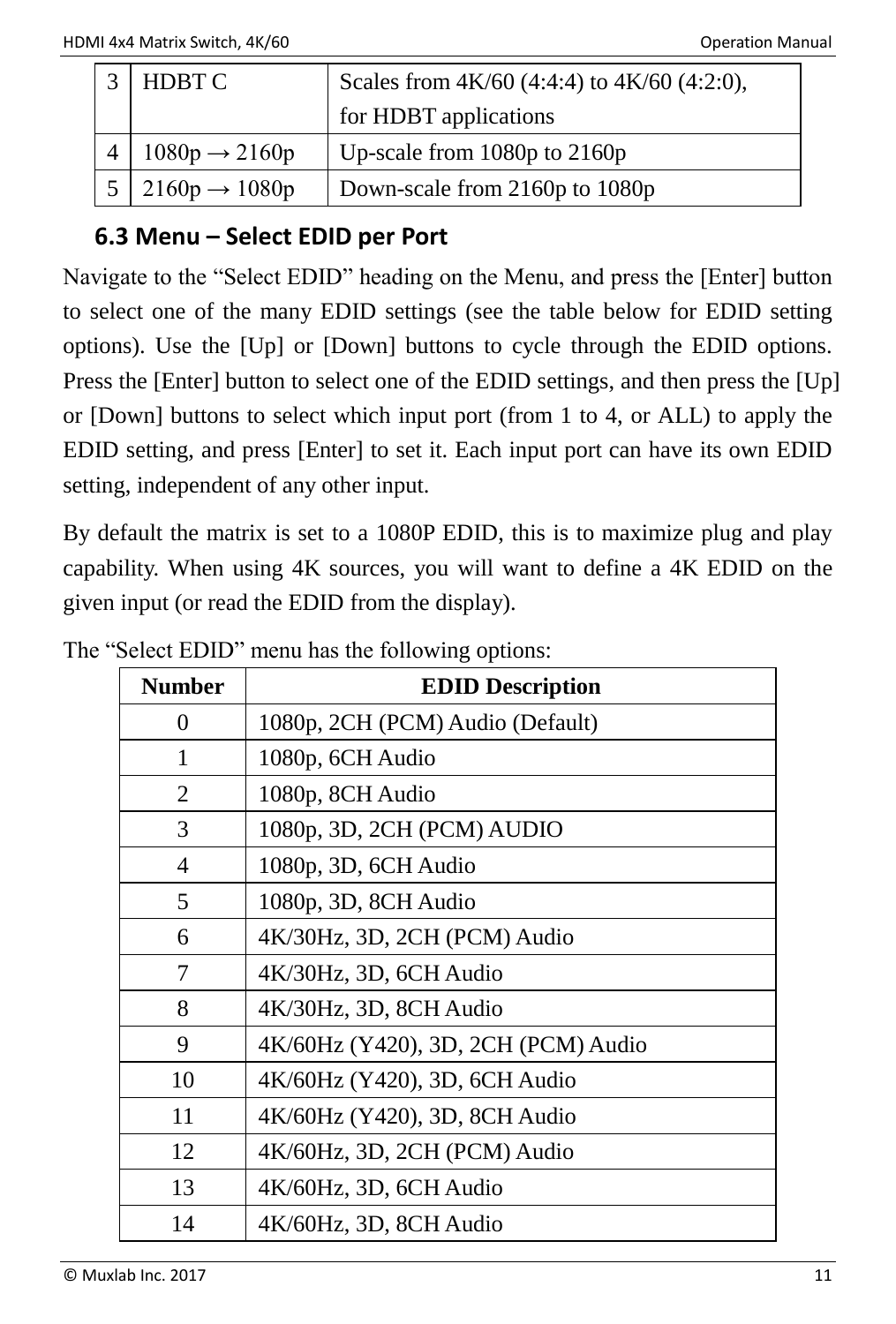| <b>Number</b> | <b>EDID Description</b>                  |  |  |  |
|---------------|------------------------------------------|--|--|--|
| 15            | 1080p, HDR, 2CH (PCM) Audio              |  |  |  |
| 16            | 1080p, HDR, 6CH Audio                    |  |  |  |
| 17            | 1080p, HDR, 8CH Audio                    |  |  |  |
| 18            | 1080p, 3D, HDR, 2CH (PCM) Audio          |  |  |  |
| 19            | 1080p, 3D, HDR, 6CH Audio                |  |  |  |
| 20            | 1080p, 3D, HDR, 8CH Audio                |  |  |  |
| 21            | 4K/30Hz, 3D, HDR, 2CH (PCM) Audio        |  |  |  |
| 22            | 4K/30Hz, 3D, HDR, 6CH Audio              |  |  |  |
| 23            | 4K/30Hz, 3D, HDR, 8CH Audio              |  |  |  |
| 24            | 4K/60Hz (Y420), 3D, HDR, 2CH (PCM) Audio |  |  |  |
| 25            | 4K/60Hz (Y420), 3D, HDR, 6CH Audio       |  |  |  |
| 26            | 4K/60Hz (Y420), 3D, HDR, 8CH Audio       |  |  |  |
| 27            | 4K/60Hz, 3D, HDR, 2CH (PCM) Audio        |  |  |  |
| 28            | 4K/60Hz, 3D, HDR, 6CH Audio              |  |  |  |
| 29            | 4K/60Hz, 3D, HDR, 8CH Audio              |  |  |  |
| 30            | User 1 EDID                              |  |  |  |
| 31            | User 2 EDID                              |  |  |  |
| 32            | User 3 EDID                              |  |  |  |
| 33            | Copy EDID from Output 1                  |  |  |  |
| 34            | Copy EDID from Output 2                  |  |  |  |
| 35            | Copy EDID from Output 3                  |  |  |  |
| 36            | Copy EDID from Output 4                  |  |  |  |

#### **Note:**

#### 1. **What is an EDID, and what is it used for?**

Under normal circumstances, the source device will require information about a connected device/display to assess what resolutions and features are available. The source can then configure its output to send only resolutions and features that are compatible with the attached device/display. This information is called EDID (Extended Display Information Data).

Also, a source device can only accept and read one EDID from a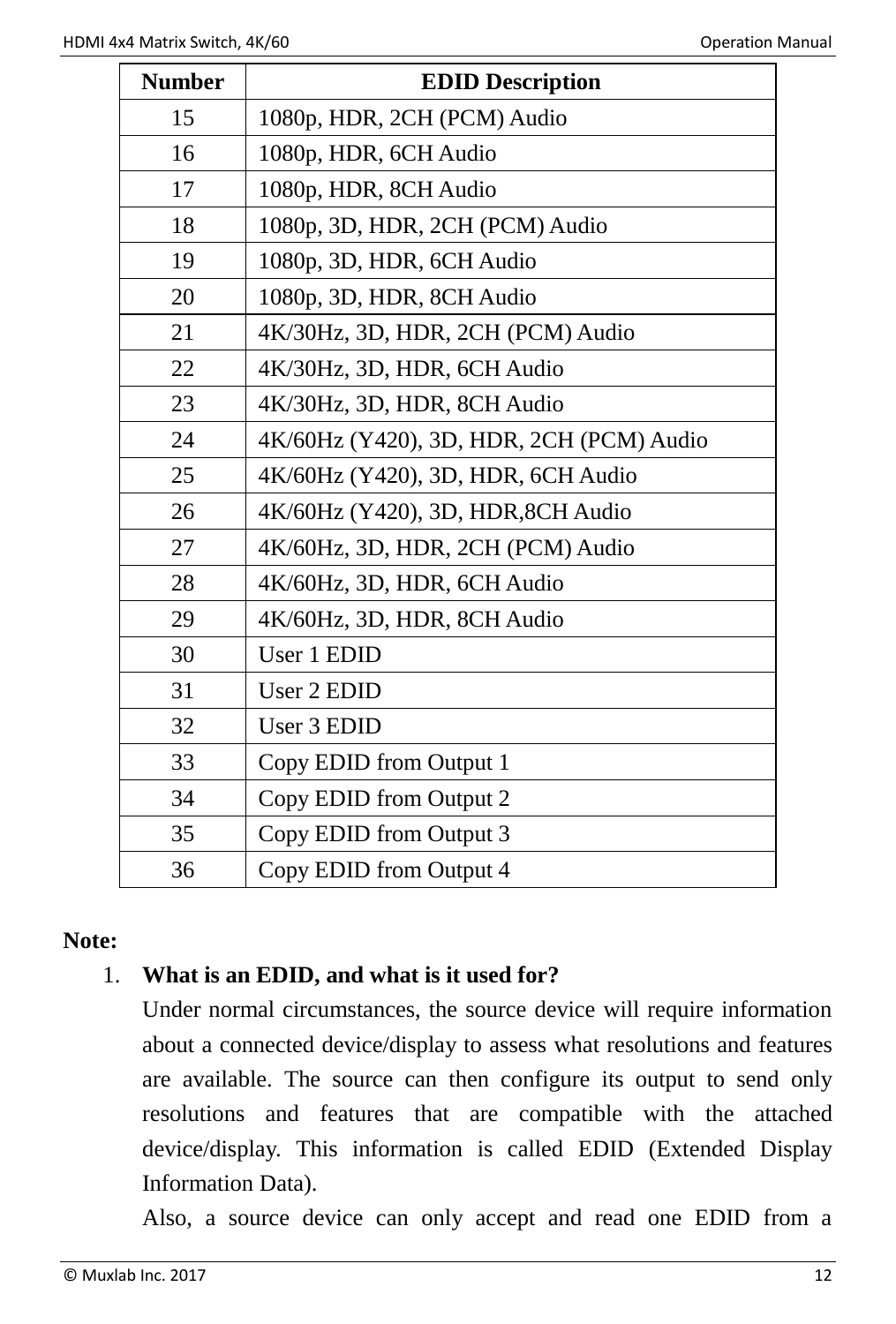connected device/display. Likewise, the source can only output one resolution for use by a connected device/display.

#### 2. **Why is the EDID so important for the HDMI Matrix?**

The Matrix is a complex piece of technology that replicates and switches between multiple inputs and outputs. Each connected source device will require one EDID to read. EDID management is carefully handled by the HDMI Matrix to provide a single EDID for each source to read.

#### 3. **What options do I have to manage the EDID in the HDMI Matrix?**

First, it is important to note that each source device can only output one video/audio signal type. This includes resolutions and timings. When multiple devices/displays are used, such as with the HDMI Matrix, it is important to use devices/displays that have similar or compatible resolutions/features. This will ensure that the single video/audio signal produced by the source device is accepted by all of the connected output devices/displays. The user has the option, through the EDID management window, to choose how the unit will manage the EDID from multiple HDMI devices/displays. Therefore the user has some control over the resolutions/features that the source devices will output. The HDMI Matrix has multiple EDID management modes that will control how the EDID information from multiple devices/displays are combined, ignored, and routed.

#### <span id="page-12-0"></span>**6.4 Menu – View IP Config**

Navigate to the "View IP Config" heading on the Menu, and press the [Enter] button to select it. Use the [Up] or [Down] buttons to cycle through the available IP parameters to view.

The "View IP Config" menu has the following IP parameters to view:

| <b>IP</b> Address |      | Show the Matrix Switch IP Address            |
|-------------------|------|----------------------------------------------|
|                   |      | (default IP address is: 192.168.001.239)     |
| <b>TCP</b>        | Port | $\&$ Shows the TCP Port Number, and the DHCP |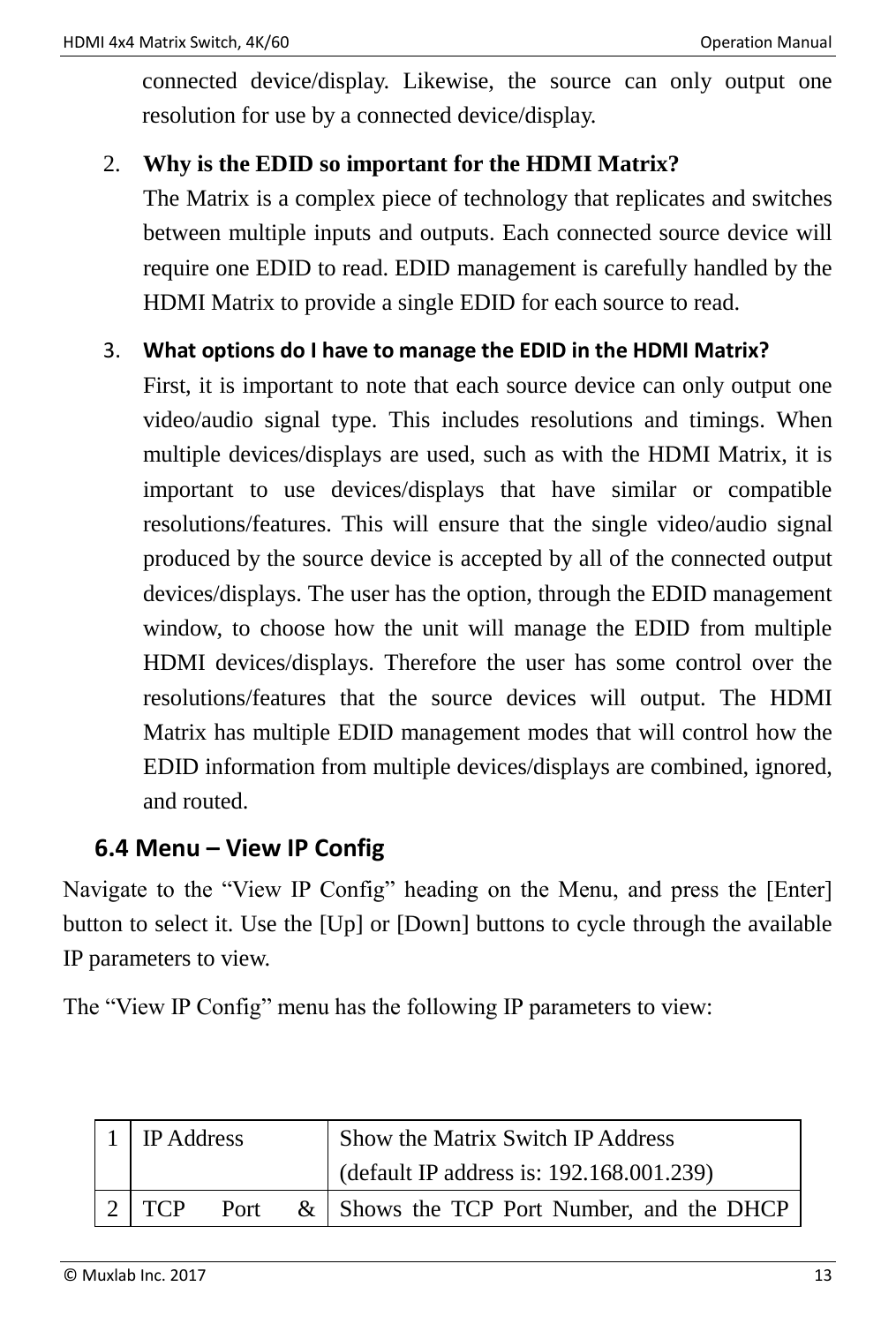| DHCP setting       | setting (on or off)       |
|--------------------|---------------------------|
| Gateway            | Shows the Gateway Address |
| <b>Subnet Mask</b> | Shows the Subnet Mask     |

<span id="page-13-0"></span>In order to prevent potential IP problems, most IP settings must be managed in the Free PC Software or via the RS-232 commands.

#### **Cascade Mode:**

Cascade mode can only be turned On or Off via RS232. When Cascade Mode is turned on, the signal is passed from the switch without reading the EDID or Hot Plug. Many issues can be resolved in the field with this mode, including:

- Invalid or incorrect EDID coming from display (this may happen more often than one would think).
- When you want to manage EDID in a device further down the chain (such as an AVR or Distribution Amp).
- When running one or more output into additional peripherals before the display.

We recommend you ONLY use cascade mode if you have exhausted all other trouble shooting options. To toggle Cascade Mode On or Off, use the appropriate RS232 command (see the RS232 command table).

### **6.5 Connectivity Operation**

When making a connection, begin by pressing the Output port (1 to 4, or ALL). then press the Input port (1 to 4, or ALL) to be connected.

#### **Note:**

An Input port may be connected to more than one output port.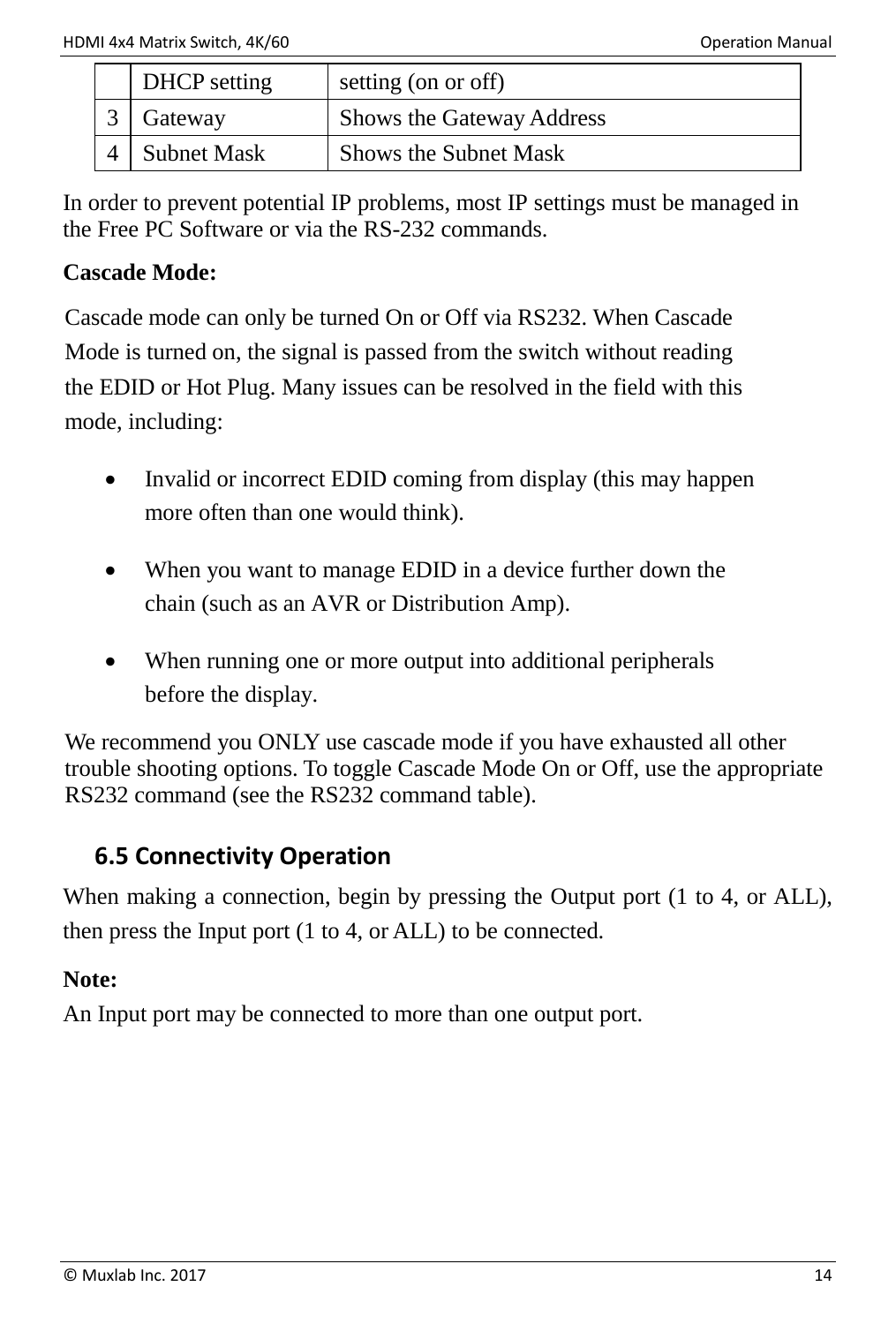# <span id="page-14-0"></span>**7. IR Handheld Remote Control**

The HDMI routing of the matrix can also be controlled by using the IR handheld remote control supplied with the product.

The number labels on the left represent the Output port numbers.

Each Output port has a set of Left and Right Arrow buttons, which are used to select the Input port to connect with. For example, the Left Arrow button decrements to the next lower Input port, and the Right Arrow increments to the next higher Input port.



Number 1 to 4 are for Output port 1 to Output port 4.

#### **IR Sensor Note**

The unit supports an IR sensor on the front panel so that it may be managed via the IR Handheld Remote. However an IR Sensor may also be connected to the IR Ext port on the rear of the unit, in order to extend the IR sensor to a more convenient location for improving line-of-site with the IR handheld remote.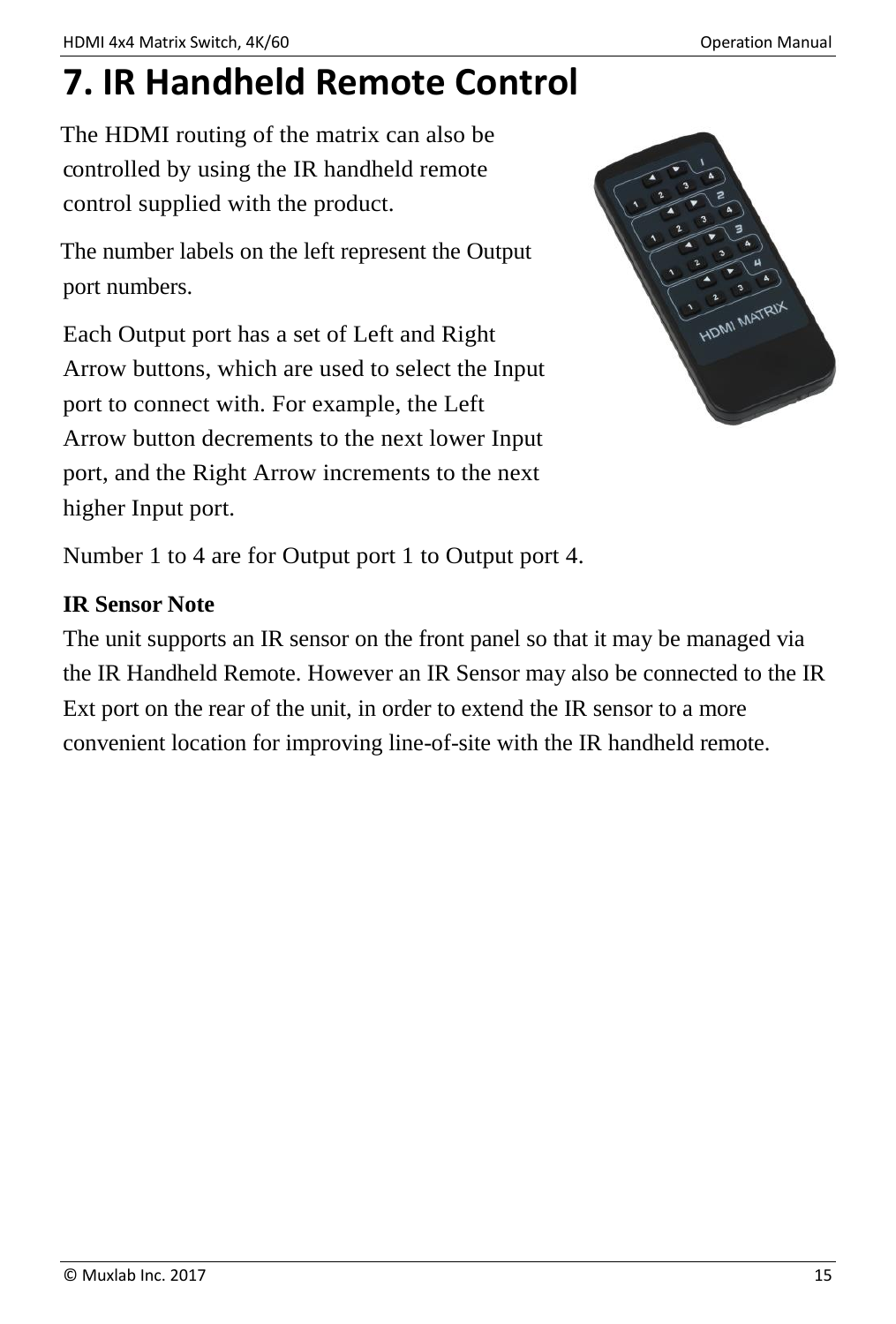# <span id="page-15-0"></span>**8. RS232 Remote Control**

The Matrix Switch may be managed via RS232 commands. Connect an RS232 cable between the command terminal (which may be a PC running terminal emulation software) and the Matrix Switch. MuxLab also provides at no charge a control software package that may be downloaded from the MuxLab website, to be used to send RS232 commands to the Matrix Switch.

When connecting the terminal to the Matrix switch, make sure the RS232 cable has the correct termination on both ends for the devices being connected. Note that the Matrix Switch comes with a 9 Pin D-Sub connector with female sockets (the cable will require a 9-Pin D-Sub connector with male pins).

For correct communication, set the RS232 parameters to the following settings:

- 57600 Baud
- 8 Data Bits
- $\bullet$  1 Stop Bit
- No Parity

#### **RS232 Command Table:**

| System Address $= 00$                                                   |                                                           |  |  |  |
|-------------------------------------------------------------------------|-----------------------------------------------------------|--|--|--|
| Azz: All commands start by prefix System Address zz, where $zz=[01-99]$ |                                                           |  |  |  |
| H                                                                       | Help                                                      |  |  |  |
| <b>STA</b>                                                              | Show global system status                                 |  |  |  |
| <b>SET RTS</b>                                                          | <b>Reset to Factory Defaults</b>                          |  |  |  |
| SET ADDR XX                                                             | Set System Address to xx { $xx=[00-99]$ , $(00=Single)$ } |  |  |  |
| <b>GET ADDR</b>                                                         | <b>Get System Address</b>                                 |  |  |  |
| GET STA                                                                 | <b>Get System System Status</b>                           |  |  |  |
| <b>Output Setup Commands</b>                                            |                                                           |  |  |  |
| <b>SET OUTX VS INY</b>                                                  | Set Output x To Input $y{x=[0-4](0=ALL)}$ , $y=[1-4]$     |  |  |  |
| <b>SET OUTX HDCPy</b>                                                   | Set Output HDCP Mode $\{x=[0-4](0=ALL),\}$                |  |  |  |
|                                                                         | $v=[0-4](0=AUTO,1=BYPASS,2=Dis,3=H14,4=H22)$              |  |  |  |
| <b>SET OUTx CASCADEy</b>                                                | Set Output CASCADE Mode $\{x=[0-4](0=ALL)\}$ ,            |  |  |  |
|                                                                         | $y=[0-1](0=OFF,1=ON)$                                     |  |  |  |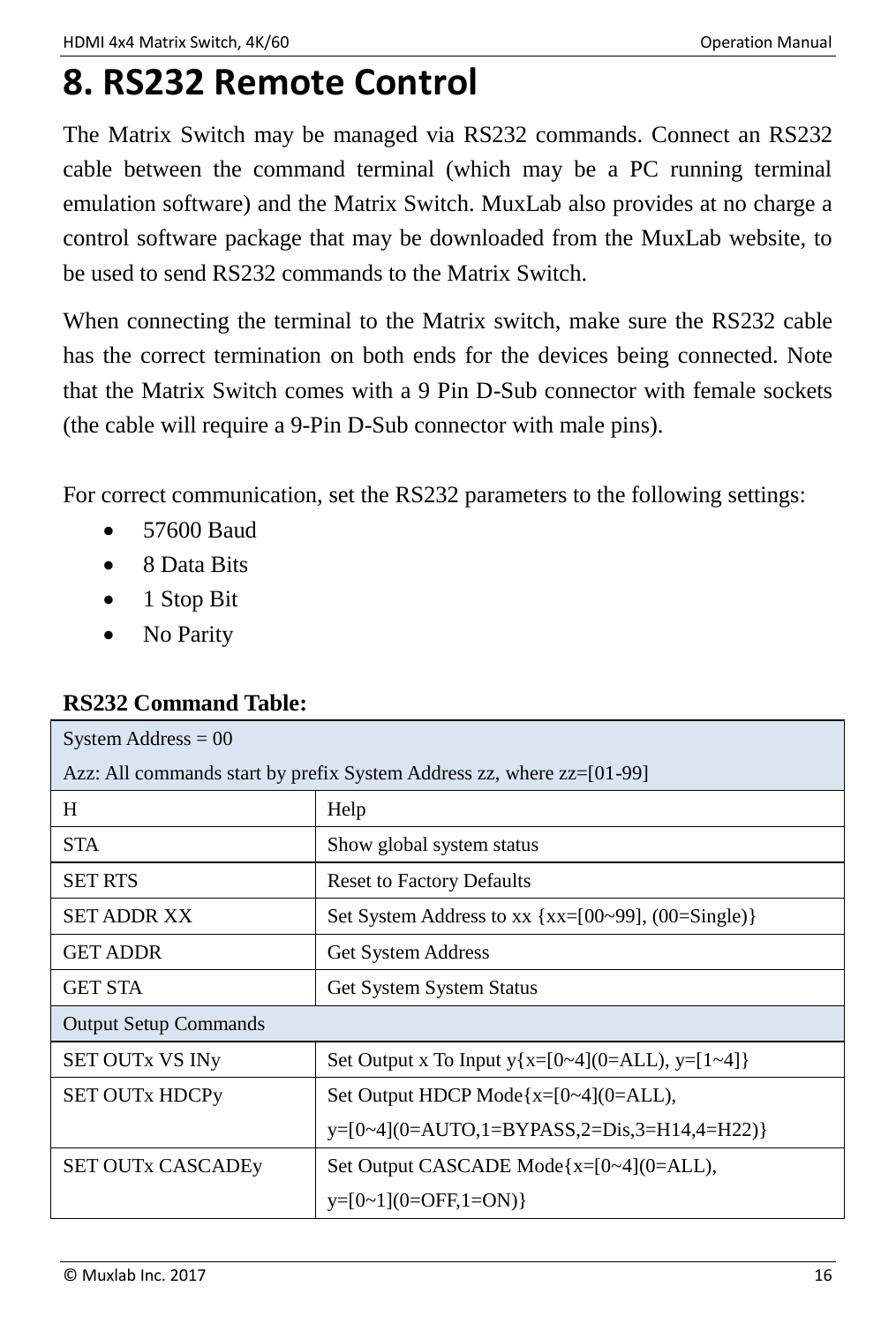| <b>SET OUTX VIDEOy</b>      | Set Output VIDEO Mode $\{x=[0-4](0=ALL),\}$             |  |
|-----------------------------|---------------------------------------------------------|--|
|                             | $y=[0-3](0=AUTO,1=BYPASS,2=2K,3=4K)$                    |  |
| <b>SET OUTX EXA EN/DIS</b>  | Set Ex-Audio Output Enable/Disable $\{x=[0-4](0=ALL)\}$ |  |
| <b>GET OUTX VS</b>          | Get Output x Video Route ${x=[0-4](0=ALL)}$             |  |
| <b>GET OUTX HDCP</b>        | Get Output x HDCP Mode ${x=[0-4](0=ALL)}$               |  |
| <b>GET OUTx CASCADE</b>     | Get Output x CASCADE Mode{x=[0~4](0=ALL)}               |  |
| <b>GET OUTX VIDEO</b>       | Get Output x Video Mode ${x=[0-4](0=ALL)}$              |  |
| <b>GET OUTX EDID DATA</b>   | Get Output x EDID DATA $\{x=[1-4]\}$                    |  |
| <b>GET OUTx EXA</b>         | Get Ex-Audio Output Enable/Disable                      |  |
|                             | Status ${x=[0-4](0=ALL)}$                               |  |
| <b>Input Setup Commands</b> |                                                         |  |
| <b>SET INX EDID y</b>       | Set Input x EDID{x=[0~4](0=ALL), y=[0~32]}              |  |
|                             | 0:1080P_2CH<br>1:1080P_6CH<br>2:1080P_8CH               |  |
|                             | 3:1080P_3D_2CH<br>4:1080P_3D_6CH                        |  |
|                             | 5:1080P_3D_8CH                                          |  |
|                             | 6:4K30HZ 3D 2CH<br>7:4K30HZ_3D_6CH                      |  |
|                             | 8:4K30HZ_3D_8CH                                         |  |
|                             | 9:4K60HZ(Y420)_3D_2CH<br>10:4K60HZ(Y420)_3D_6CH         |  |
|                             | 11:4K60HZ(Y420)_3D_8CH<br>12:4K60HZ_3D_2CH              |  |
|                             | 13:4K60HZ_3D_6CH<br>14:13:4K60HZ_3D_8CH                 |  |
|                             | 15:1080P_2CH(HDR)<br>16:1080P_6CH(HDR)                  |  |
|                             | 17:1080P_8CH(HDR)<br>18:1080P_3D_2CH(HDR)               |  |
|                             | 19:1080P_3D_6CH)(HDR)<br>20:1080P_3D_8CH(HDR)           |  |
|                             | 21:4K30HZ 3D 2CH(HDR)                                   |  |
|                             | 22:4K30HZ_3D_6CH(HDR)<br>23:4K30HZ_3D_8CH(HDR)          |  |
|                             | 24:4K60HZ(Y420)_3D_2CH(HDR)                             |  |
|                             | 25:4K60HZ(Y420)_3D_6CH(HDR)                             |  |
|                             | 26:4K60HZ(Y420)_3D_8CH(HDR)                             |  |
|                             | 27:4K60HZ 3D_2CH(HDR) 28:4K60HZ 3D_6CH(HDR)             |  |
|                             | 29:13:4K60HZ_3D_8CH(HDR)<br>30:USER1_EDID               |  |
|                             | 31:USER2_EDID<br>32:USER3_EDID                          |  |
| SET INX EDID CY OUTY        | Copy Output y EDID To Input x(USER1                     |  |
|                             | BUF) $\{x=[0-4](0=ALL), y=[1-4]\}$                      |  |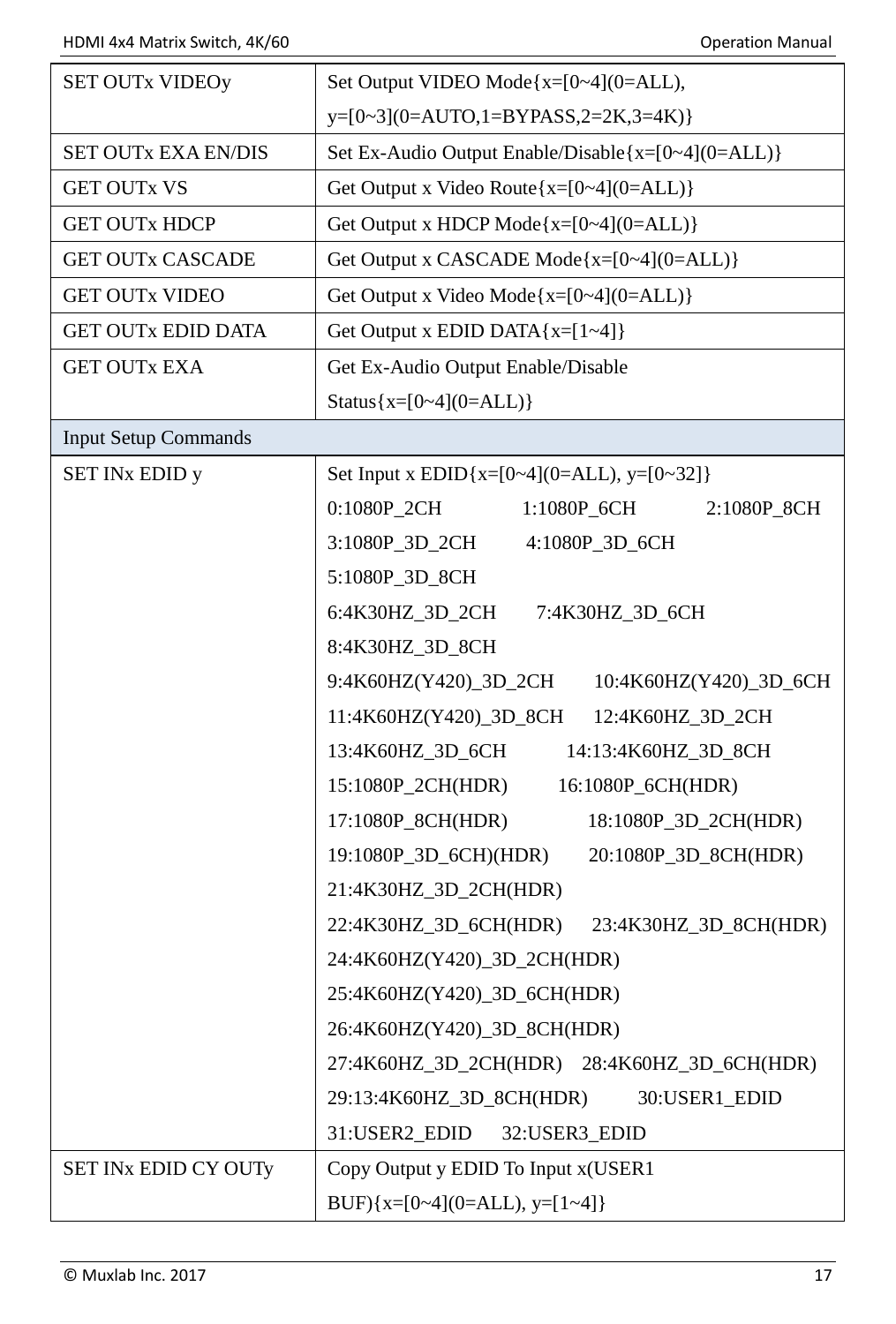| <b>SET INX EDID Uy DATAZ</b>                            | Write EDID To User y Buffer of Input            |  |  |  |
|---------------------------------------------------------|-------------------------------------------------|--|--|--|
|                                                         | $x\{x=[0-4](0=ALL), y=[1-3], z=[EDID Data]\}$   |  |  |  |
| <b>GET IN<sub>x</sub> EDID</b>                          | Get Input x EDID Index { $x=[0-4](0=ALL)$ }     |  |  |  |
| <b>GET INX EDID y DATA</b>                              | Get Input x EDID y Data $\{x=[1-4], y=[0-32]\}$ |  |  |  |
| Network Setup Command: (xxx=[000-255], zzzz=[0001~9999] |                                                 |  |  |  |
| <b>SET RIP xxx.xxx.xxx.xxx</b>                          | Set Route IP Address to xxx.xxx.xxx.xxx         |  |  |  |
| <b>SET HIP XXX.XXX.XXX.XXX</b>                          | Set Host IP Address to xxx.xxx.xxx.xxx          |  |  |  |
| <b>SET NMK xxx.xxx.xxx.xxx</b>                          | Set Net Mask to xxx.xxx.xxx.xxx                 |  |  |  |
| <b>SET TIP zzzz</b>                                     | Set TCP/IP Port to zzzz                         |  |  |  |
| <b>SET DHCP</b> y                                       | Set DHCP $\{v=[0-1](0=Dis,1=Enable)\}\$         |  |  |  |
| <b>GET RIP</b>                                          | <b>Get Route IP Address</b>                     |  |  |  |
| <b>GET HIP</b>                                          | <b>Get Host IP Address</b>                      |  |  |  |
| <b>GET NMK</b>                                          | <b>Get Net Mask</b>                             |  |  |  |
| <b>GET TIP</b>                                          | Get TCP/IP Port                                 |  |  |  |
| <b>GET DHCP</b>                                         | <b>Get DHCP Status</b>                          |  |  |  |
| <b>GET MAC</b>                                          | Get MAC<br>Address                              |  |  |  |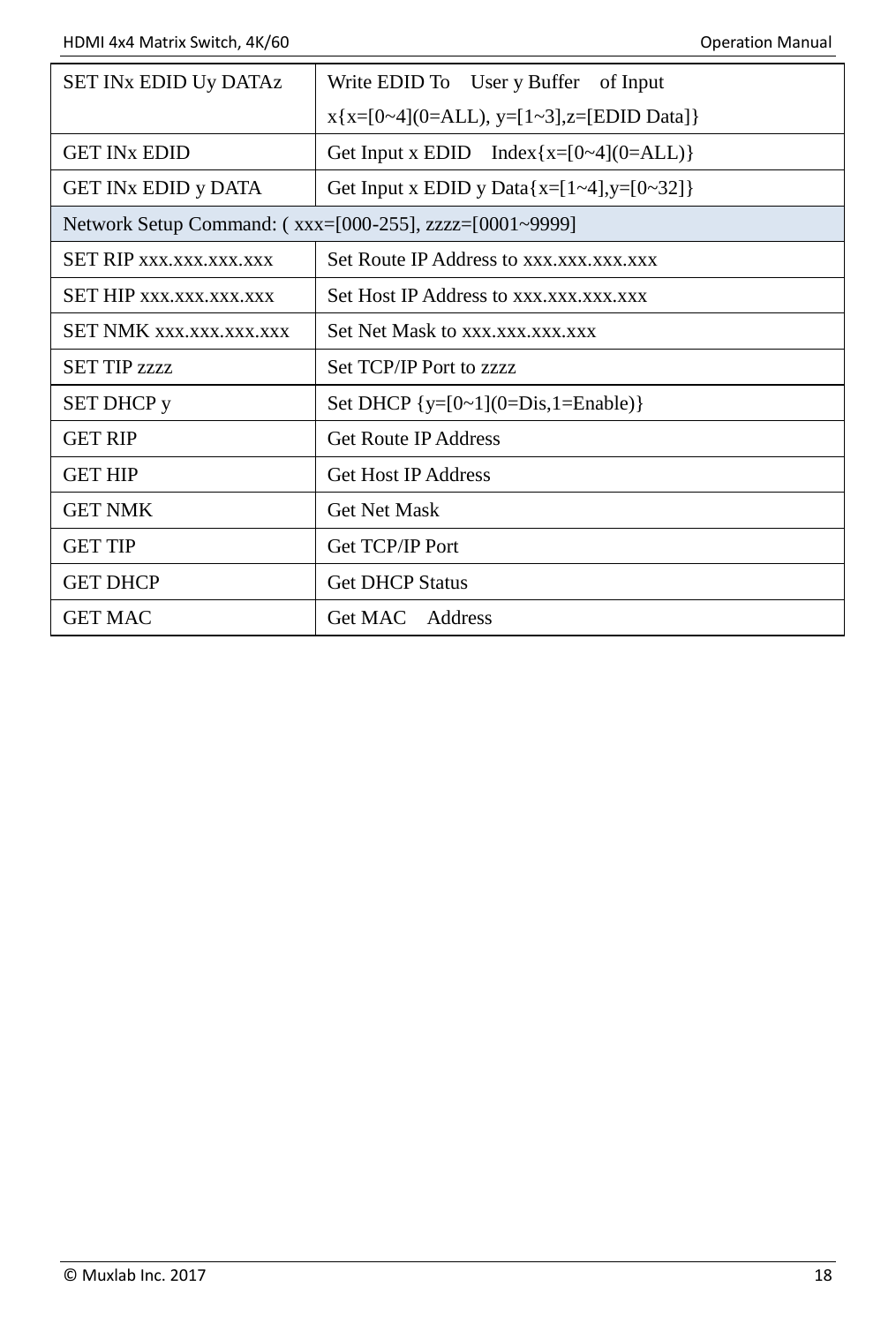# <span id="page-18-0"></span>**9. Telnet Remote Control**

The RS232 commands in the previous section, may also be used via Telnet, allowing the Matrix Switch to be managed over a TCP/IP network. Open a Telnet session, use port 23, and make use of the RS232 commands above.